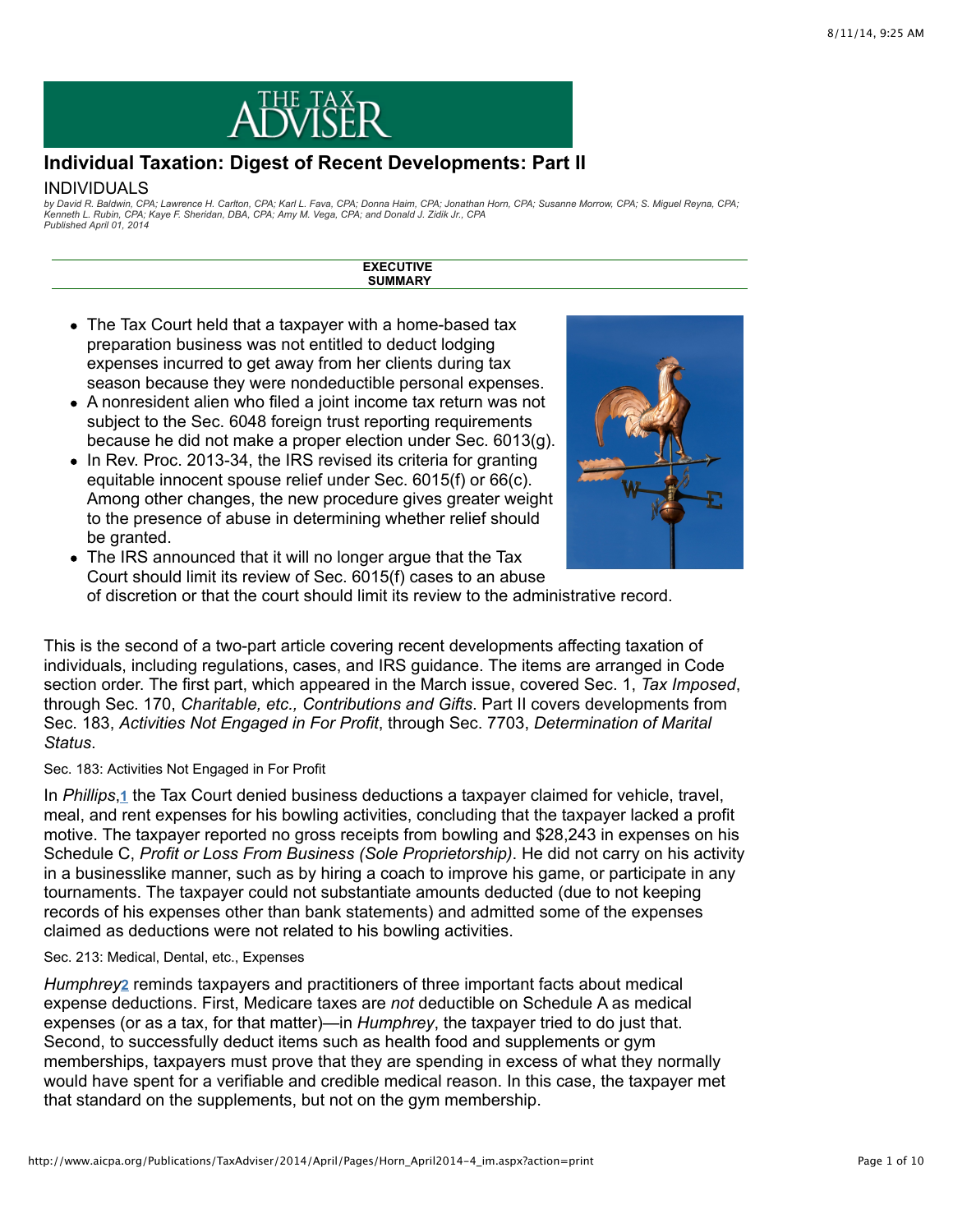Third, and perhaps most important, taxpayers must be able to provide the IRS with the name and address of each person to whom payment for medical expenses was made, as well as the amount and date of the payments. The IRS may also require taxpayers to substantiate the expenses with statements, invoices, or similar documentation.<sup>3</sup> Because the taxpayer failed to do this for his claimed payments for dental services, the deduction was denied.

McGraw<sub>[4](http://www.aicpa.org/Publications/TaxAdviser/2014/April/Pages/Horn_April2014-4_im.aspx?action=print#fn_4)</sub> provides an important reminder concerning the use of deductible medical expenses to avoid the 10% additional tax imposed by Sec. 72(t) on early distributions from qualified plans. The taxpayer's friend offered to help roll over funds from an annuity account into a better-performing annuity. Instead, the taxpayer received a check for \$67,440, which he realized meant that no rollover had occurred. Around the same time, his wife became pregnant, and he decided that he would use the funds to defray any unanticipated pregnancyrelated expenses. When his wife suffered complications in December 2009, she was hospitalized for delivery by caesarean section.

The taxpayer did not include the annuity distribution on his 2009 return and while he did itemize deductions using Schedule A, *Itemized Deductions*, he listed no medical expenses on the form. On audit, he provided no substantiation for medical expenses, even though on the date of the trial his wife allegedly discovered a document substantiating approximately \$5,700 of medical expenses, although the document was not produced in court. The taxpayer testified that his best recollection was that the medical expenses totaled \$5,000 to \$6,000 and he had spent the rest "for all the baby things that you do." He also admitted to having medical insurance. Not surprisingly, the court upheld the IRS assessment of tax on the unreported \$67,440, the additional 10% tax on early distribution, and a 20% accuracy-related penalty under Sec. 6662.

# Sec. 215: Alimony, etc., Payments

Faylor<sub>2</sub> stands for the proposition that an agreement requires both parties to agree. The taxpayer and his wife separated in May 2007. For the remainder of the year, both spouses' attorneys exchanged letters with offers containing varying amounts of temporary support along with related terms and conditions. Although they seemed to agree on a monthly support figure of \$5,000, they continued to exchange letters with differing terms and conditions. Neither party signed any of the proposed agreements. Despite this, in September 2007, the taxpayer began transferring \$5,000 a month into a joint checking account for his wife to use.

On May 23, 2008, the couple was granted a divorce, and the decree awarded alimony of \$2,500 a month for six months, followed by \$1,500 a month for an additional 66 months. On his 2008 tax return, the taxpayer claimed a deduction for alimony of \$36,500 (\$16,500 paid under the decree plus \$5,000 a month transferred to the joint account in January through April 2008). The court agreed with the IRS's denial of the deduction for the \$20,000 paid between January and April 2008 since it was not paid under a divorce or separation agreement. Referring to factors established in two prior cases, the court determined that the exchange of letters did not establish the existence of a written separation agreement[,](http://www.aicpa.org/Publications/TaxAdviser/2014/April/Pages/Horn_April2014-4_im.aspx?action=print#fn_6) **6** and that the letters clearly showed there was no meeting of the minds between the spouses[.](http://www.aicpa.org/Publications/TaxAdviser/2014/April/Pages/Horn_April2014-4_im.aspx?action=print#fn_7)<u>7</u> An intriguing sideline is that the court did not address one of the IRS's other arguments, that the transfers were not "payments in cash." In an era of electronic payments, PayPal, and cash transfers via email, that argument raises some serious concerns, if the IRS continues to make it and a court upholds it in the future.

*Raisig* is a case that never should have gotten to the Tax Court, even the small case division. **[8](http://www.aicpa.org/Publications/TaxAdviser/2014/April/Pages/Horn_April2014-4_im.aspx?action=print#fn_8)** Despite clear language in the separation agreement identifying payments as child support, the taxpayer attempted to deduct the amounts as alimony. The IRS denied all of the deductions except for a mysterious sum of \$1,628 (which was apparently reported by the taxpayer's exspouse as income). The court issued summary judgment for the IRS but, interestingly, despite the facts in the case, did not also issue a summary judgment on the taxpayer's liability for a Sec. 6651(a)(1) addition to tax and a Sec. 6662(a) accuracy-related penalty.

In Nye,<sup>g</sup> a drafting error cost the taxpayer a \$346,250 alimony deduction. As part of the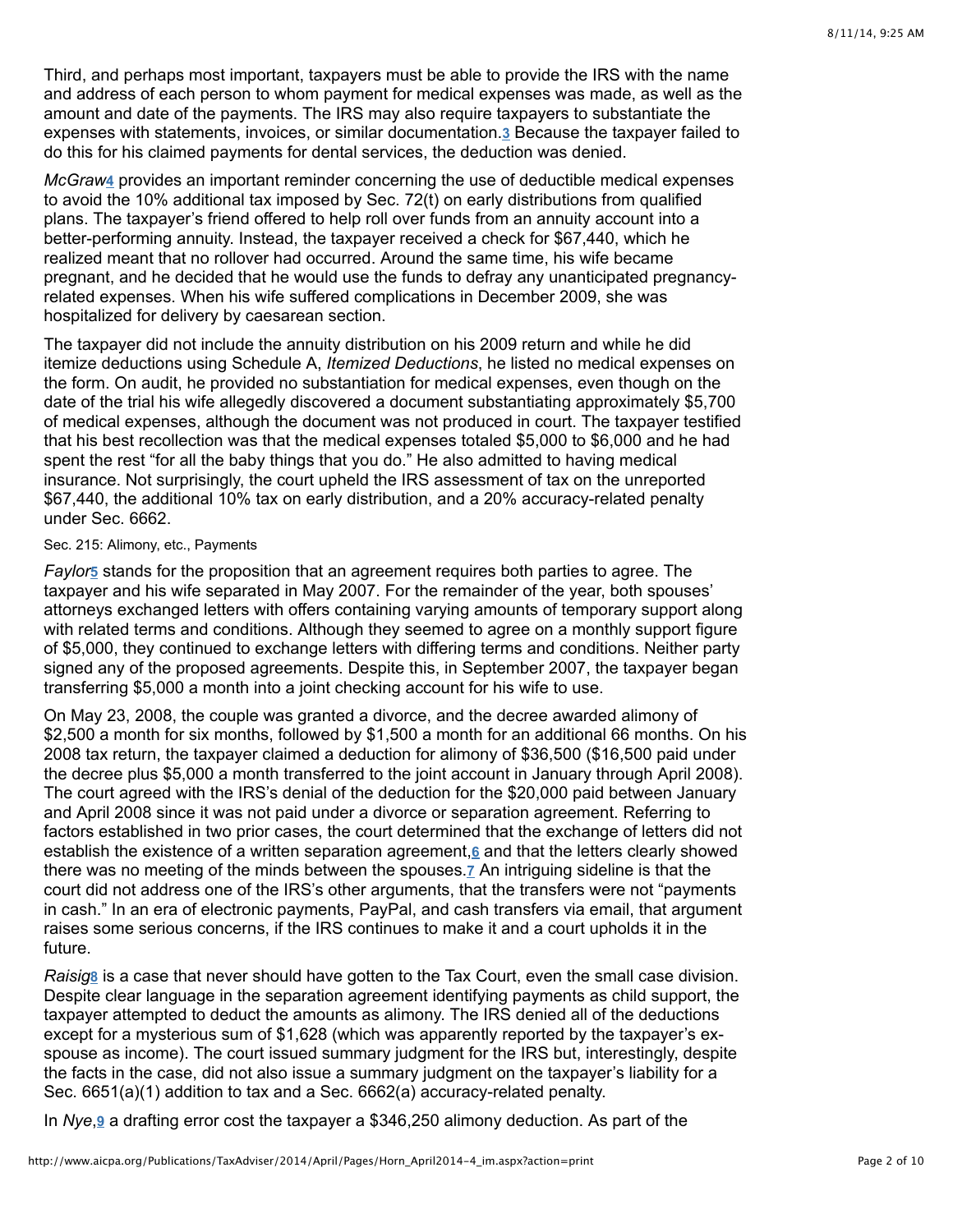settlement of his 1990 divorce, John Nye agreed to pay his ex-wife, Alice, monthly alimony of \$3,600 plus an additional \$150 a month in lieu of health insurance coverage. In late 2006, Alice asked the court to modify the judgment to increase her monthly alimony payment. In late 2007, the two ex-spouses reached a settlement requiring John to make a lump-sum payment of \$350,000 in exchange for Alice's filing a quitclaim deed on their former joint home and the elimination of any future alimony obligations. John made the payment on Jan. 28, 2008, and on Feb. 4, 2008, the court issued a final judgment modifying the dissolution order to reflect the agreement. The IRS allowed John an alimony deduction of only \$3,750 (the amount due for January 2008 under the original agreement) for 2008. The IRS's argument, which the court agreed with, was that the settlement agreement was silent on whether John's obligation to pay the \$350,000 would cease if Alice died before he made the payment. Because the agreement was silent, state law governed the issue and under state law the obligation would survive if Alice died. Therefore, under Sec. 71(b)(1)(D), the payment did not qualify as alimony.

#### Sec. 263: Capital Expenditures

In *Niv*,10 a mortgage broker/real estate agent-investor was denied deductions for expenses associated with his real estate investment activities. Invoices, receipts, and credit card statements the taxpayer provided showed that purchases claimed as material expenses on the taxpayer's Schedule C were in fact purchases of raw lumber, lighting, fixtures, and doors and windows. The taxpayer deducted the materials as "other expenses" claiming that they were used for repairs to keep his properties in efficient operating conditions under Regs. Sec. 1.162- 4. The court concluded that the purchases were capital expenditures for improvements or replacements that added value to the taxpayer's investment properties, requiring capitalization under Sec. 263(a)(1).

#### Sec. 274: Disallowance of Certain Entertainment, etc., Expenses

In Linzy,11 a sole proprietor of a home-based tax return preparation business was disallowed deductions for Schedule C expenses for travel and business use of her home (discussed in the next section). The taxpayer claimed that she was entitled to deduct her travel expenses because the travel was necessary "just to get rest" so that she could perform her job. She operated her business out of her home, and clients would call her at all hours. The travel expenses were ultimately deemed to be personal and not business expenses because staying at a hotel to avoid her clients was a personal, rather than a business, choice. Her deductions for meal expenses with employees and clients also were disallowed because of lack of substantiation and proof of business purpose.

Sec. 280A: Disallowance of Certain Expenses in Connection With Business Use of Home, Rental of Vacation Homes, etc.

The taxpayer in *Linzy*,12 discussed in the preceding section[,](http://www.aicpa.org/Publications/TaxAdviser/2014/April/Pages/Horn_April2014-4_im.aspx?action=print#fn_12) was also disallowed the deduction for Schedule C expenses for business use of her home. The taxpayer stated she was entitled to a lease deduction amounting to half of her mortgage payments for the business use of the first-floor of her home, where she claimed she ran her tax preparation business. The deductions were disallowed because the taxpayer did not provide any evidence that she used the first floor of her residence exclusively on a regular basis for a business purpose.

Expenses for depreciation, business use of a motor home, and a personal vehicle deduction for a married couple's consulting business were largely denied in *Dunford*.13 The motor home was used for both business and personal travel, and the taxpayers failed to prove part of the motor home was used exclusively and regularly as their place of business. All deductions (other than deductions for interest expense on the motor home) that the taxpayers claimed for the business use of the motor home were disallowed. In addition, although taxpayers may claim a deduction for actual vehicle expenses (e.g., depreciation, maintenance, gasoline, and insurance) or use the standard mileage rate, they cannot do both. Only the mileage rate deduction, which was substantiated by the taxpayers' business activity logs, was allowed by the court.

Sec. 280F: Limitation on Depreciation for Luxury Automobiles; Limitation Where Certain Property Used for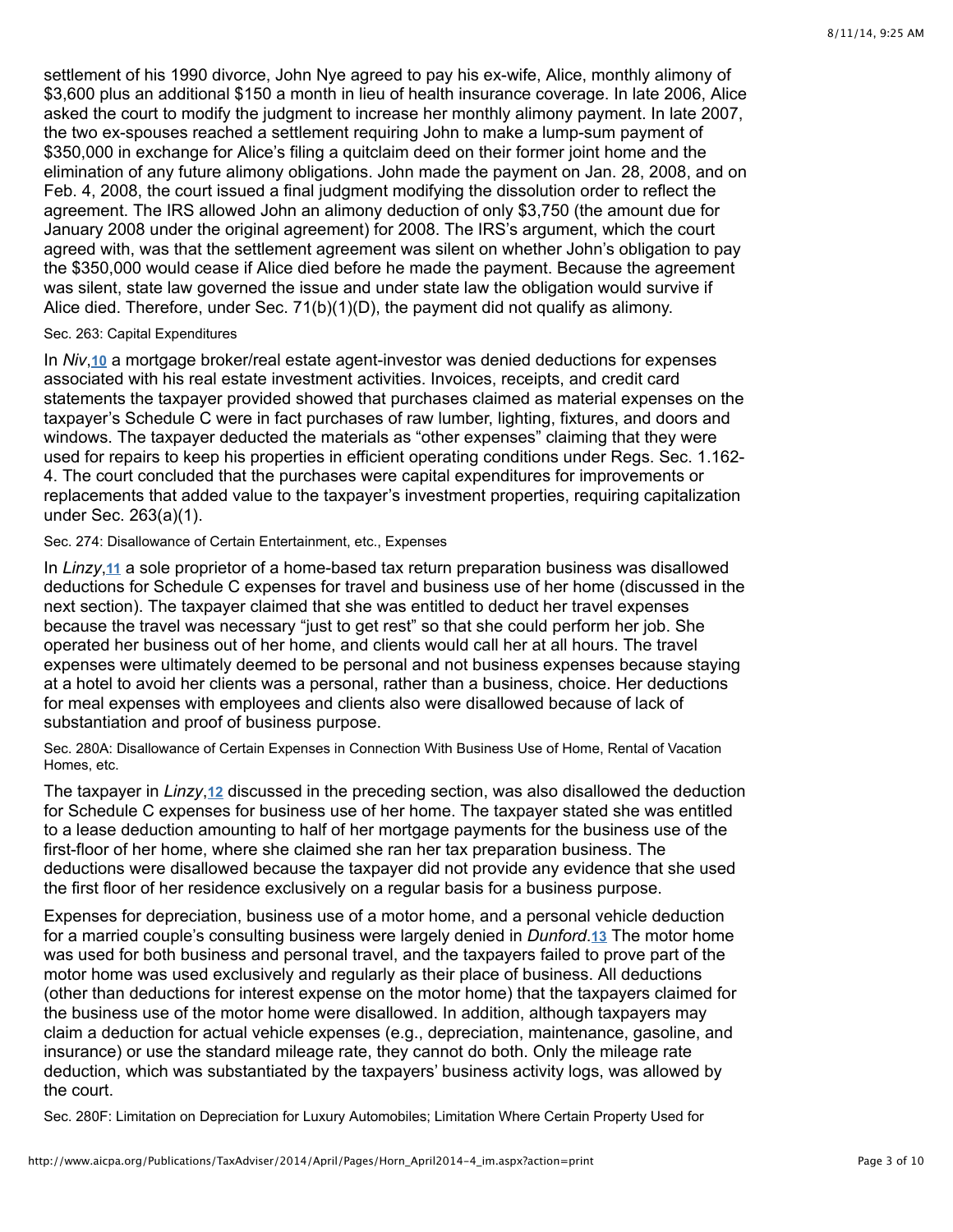#### Personal Purposes

In *Phillips*[,](http://www.aicpa.org/Publications/TaxAdviser/2014/April/Pages/Horn_April2014-4_im.aspx?action=print#fn_14) 14 the Tax Court denied business deductions a taxpayer claimed for vehicle, travel, meals, and rent expenses related to his bowling activities (discussed above under Sec. 183). In addition to the deductions disallowed as hobby losses, the taxpayer could not take any deduction for listed property, as defined in Sec. 280F(d)(4)(A), for which proper records must be kept. The taxpayer did not maintain any records, such as a mileage log or planner for the business use of his vehicle, despite checking the box on his return that he kept written evidence of his business use. He also failed to record or keep records of his travel, meals, and rent expenses paid for business activities.

In Castillo[,](http://www.aicpa.org/Publications/TaxAdviser/2014/April/Pages/Horn_April2014-4_im.aspx?action=print#fn_15) 15 a real estate sales agent was subject to depreciation recapture for the vehicles he supposedly used for business. The taxpayer owned a number of vehicles, one of which was a Hummer that he occasionally used. On his 2006 and 2007 tax returns, the taxpayer claimed deductions for numerous vehicles and claimed all of his vehicles were used 100% for business. The taxpayer claimed a Sec. 179 deduction in 2006 when he purchased the Hummer. Evidence and testimony from witnesses and the taxpayer suggested the Hummer was used primarily for advertising and was otherwise used minimally for business purposes, i.e., not more than 50% of the time. Based on the rule in Sec. 280F(b)(2) that depreciation must be recaptured when business use of listed property does not exceed 50% of total use, the court held that the taxpayer was subject to recapture on the Sec. 179 deduction for the Hummer because he was unable to prove that he used it more than 50% for business during 2007.

#### Sec. 469: Passive Activity Losses and Credits Limited

In a Tax Court small tax case, the individual did not establish that he or his wife met the 750 hour test of Sec. 469(c)(7)(B)(ii) (which each spouse must meet separately); therefore, he was not permitted to deduct his rental real estate losses[.](http://www.aicpa.org/Publications/TaxAdviser/2014/April/Pages/Horn_April2014-4_im.aspx?action=print#fn_16)16 Further, the taxpayers did not keep a contemporaneous log of the time spent on the properties at issue (to prove that the taxpayers were active participants in the business of the rental properties). His wife constructed "afterthe-fact" logs, as permitted by Temp. Regs. Sec. 1.469-5T(f)(4), but the logs contained many estimates, which made it difficult to determine whether the taxpayer had met the 750-hour test; therefore, the passive losses of \$111,042 and \$141,133 for the rental properties were properly disallowed.

In another small tax case, a married couple was not allowed to deduct expenses on the Schedule E, *Supplemental Income and Loss*, for three rental properties as trades or businesses.<sup>17</sup>The wife performed personal services for the real estate activities but did not materially participate in each rental activity. The taxpayers did not elect to group their rental real estate activities, so material participation needed to be determined separately for each activity, and each spouse had to separately satisfy any participation requirement. The wife submitted a binder that she believed sufficiently documented her real estate activities for the tax year at issue. She also spent time looking for additional rental properties to buy. Nonetheless, the total hours spent on the rental properties (and the prospecting activity) was still less than the necessary 750 hours to qualify for the Sec. 469(c)(7) exception. The taxpayers provided the court with a log accounting for the time spent on these activities created using the wife's phone and Outlook software, but the court found it left much to be desired. The court held that these activities were passive activities, and the rental losses were disallowed.

In a Tax Court memorandum case, married taxpayers had a house, which was rented to a tenant, for which they claimed a loss.<u>18</u> The loss was disallowed because neither the husband nor the wife was a real estate professional or had materially participated in the rental activity for the tax year at issue. The couple did not qualify for the limited exception under Sec. 469(i) because their modified adjusted gross income exceeded \$150,000, the amount at which the exception completely phases out.

Sec. 1001: Determination of Amount of and Recognition of Gain or Loss

In Obedin[,](http://www.aicpa.org/Publications/TaxAdviser/2014/April/Pages/Horn_April2014-4_im.aspx?action=print#fn_19) 19 the taxpayers failed to substantiate the basis of a real estate project that they had sold. Although the IRS agent acknowledged that two payments to contractors had been made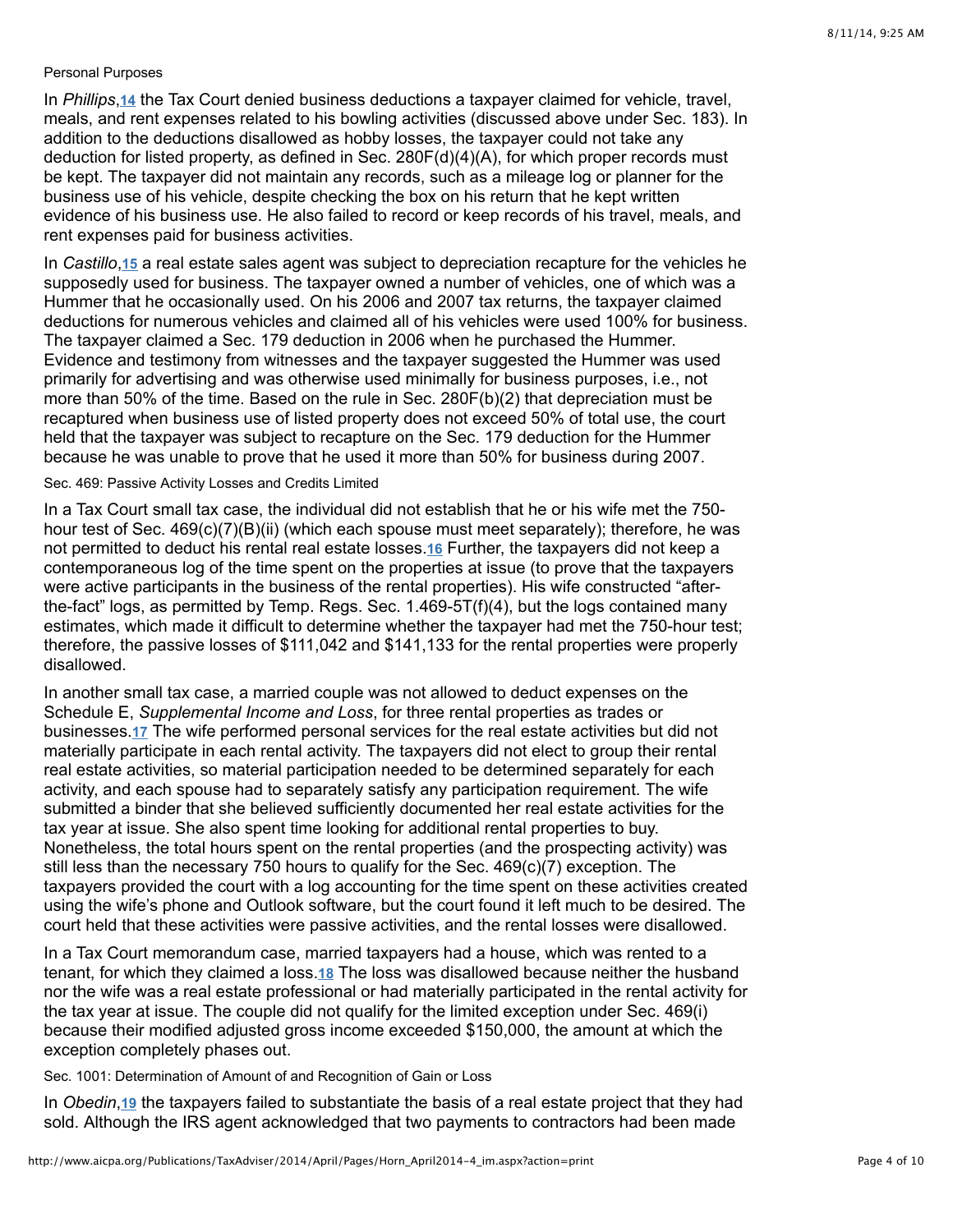on the projects, the taxpayers failed to prove that the amounts were not already included in their basis or that they were properly chargeable to the project's capital account. The court upheld the examining agent's calculation of the property's basis.

## Sec. 1011: Adjusted Basis for Determining Gain or Loss

In*Malonzo*, 20 another small tax case, a taxpayer who abandoned her house after she was unable to rent it recognized capital gain, not the ordinary loss she claimed. The fair market value of the residence was less than the outstanding mortgage debt balance when the taxpayer defaulted on the note and the lender foreclosed. The court determined that the foreclosure of the mortgage loan was a "sale or exchange" of property and that the difference between the taxpayer's basis and the amount of the mortgage was capital gain.

## Sec. 1012: Basis of Property—Cost

Ina district court case, Youngquist, 21 the taxpayer failed to substantiate his basis for 20 sales of stock in one of his brokerage accounts. The taxpayer calculated his basis using an "aggregate basis theory," based on the net result of withdrawal and deposit transactions from a bank account. The court rejected this and explained that 20 different sales could have different holding periods and might require short-term or long-term capital gain treatment. Furthermore, the taxpayer was unable to provide proof of the deposit and withdrawal transactions. In addition, the court stated that a taxpayer cannot rely on his own uncorroborated testimony to establish basis. The court upheld the IRS's determination that the basis was zero.

#### Sec. 1033: Involuntary Conversions

The IRS granted a one-year extension to farmers and ranchers to replace livestock that they were forced to sell due to drought conditions and therefore defer any tax on capital gains. **[22](http://www.aicpa.org/Publications/TaxAdviser/2014/April/Pages/Horn_April2014-4_im.aspx?action=print#fn_22)** The normal replacement period for livestock is four years. Relief is provided to farms located in jurisdictions that are listed as suffering exceptional, extreme, or severe drought conditions by the National Drought Mitigation Center during any weekly period from Sept. 1, 2012, through Aug. 31, 2013. Sales of other livestock, such as those raised for slaughter or held for sporting purposes, and poultry are not eligible.

## Sec. 1035: Certain Exchanges of Insurance Policies

The IRS ruled that an exchange of annuity contracts was a tax-free exchange under Sec. 1035(a)(3).23 The taxpayer was the beneficiary of four fixed annuity contracts and one variable annuity contract her deceased mother owned. The taxpayer wanted to increase the amount of her payouts over her own life expectancy and therefore transferred ownership of two contracts with two different companies to a third company, which issued a new annuity contract in the exchange.

### Sec. 1091: Loss From Wash Sales of Stock or Securities

The Treasury Department has amended regulations that provide guidance for taxpayers electingto establish a mixed straddle using a straddle-by-straddle identification.<sup>24</sup> The regulations will apply to identified mixed straddles established after the regulations are published as final in the *Federal Register*, which the IRS hopes to do no later than June 30, 2014. The new rules also amend some of the examples in the regulations.

# Sec. 1221: Capital Asset Defined

In Long[,](http://www.aicpa.org/Publications/TaxAdviser/2014/April/Pages/Horn_April2014-4_im.aspx?action=print#fn_25) 25 the Tax Court held that the taxpayer received ordinary income from a payment he received for his position in a lawsuit. The court found that it was the taxpayer's intention to acquire property, construct a condominium building, and sell the units to customers in the ordinary course of business. Therefore, the condominium units were not capital assets under Sec. 1221(a)(1). The court also considered other factors, including the taxpayer's everyday business as a developer and his efforts to develop the property. The taxpayer also hired architects, printed promotional materials, and advertised to increase sales.

Sec. 6013: Joint Returns of Income Tax by Husband and Wife

In response to an inquiry[,](http://www.aicpa.org/Publications/TaxAdviser/2014/April/Pages/Horn_April2014-4_im.aspx?action=print#fn_26) 26 the Office of Chief Counsel advised that a nonresident alien who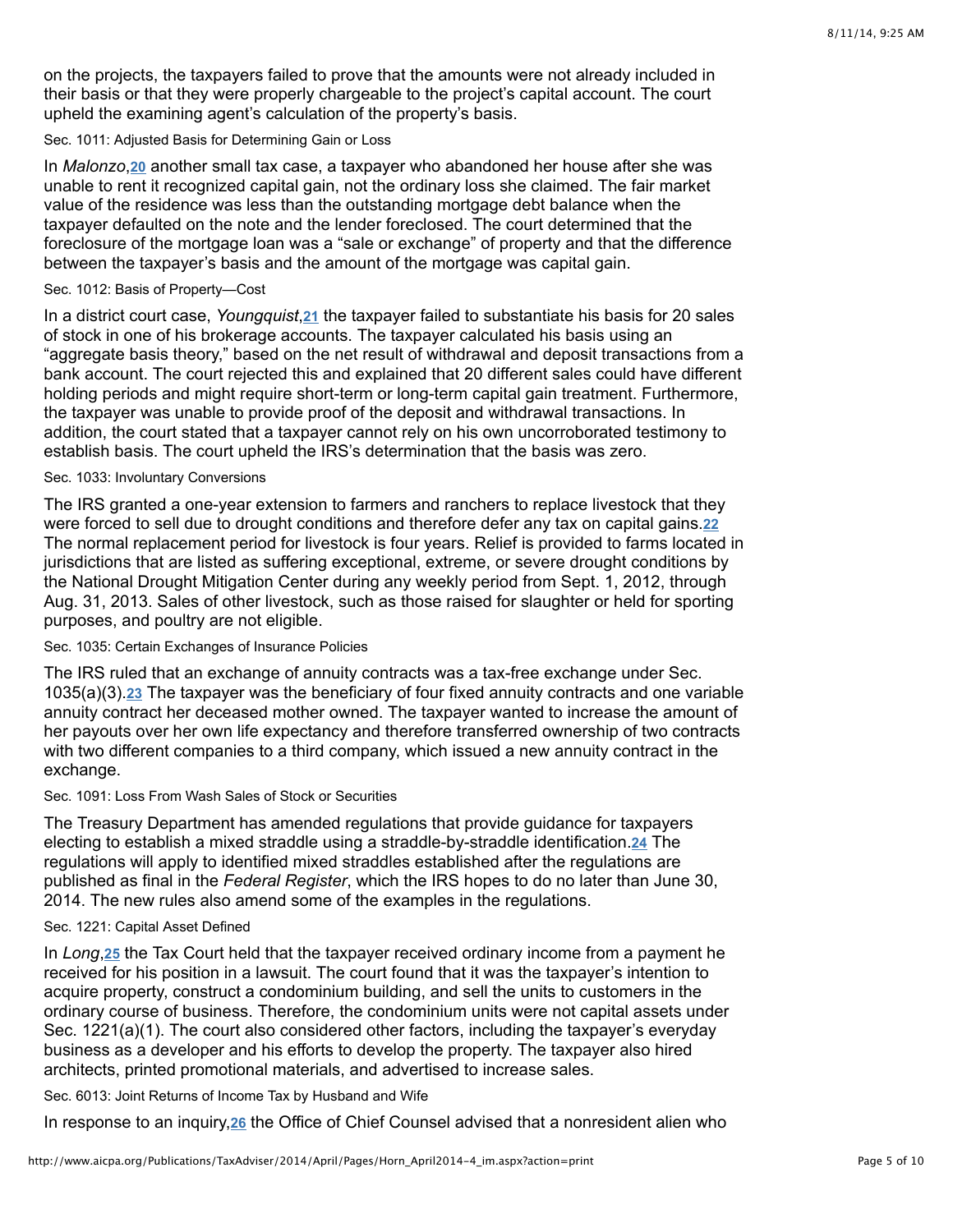filed a joint income tax return was not subject to Sec. 6048 reporting requirements and Sec. 6677(a) penalties because he did not make a proper election under Sec. 6013(g). The nonresident alien was required to attach a statement to his joint return for the first tax year for which the election was to be in effect, stating:

- 1. That the election is being made;
- 2. That the requirements of Regs. Sec. 1.6013-6(a)(1) are met for the tax year; and
- 3. The name, address, and taxpayer identification number (TIN) of both spouses and their signatures.

Where the taxpayer failed to properly make the election, Sec. 6013(g) did not apply. **[27](http://www.aicpa.org/Publications/TaxAdviser/2014/April/Pages/Horn_April2014-4_im.aspx?action=print#fn_27)** Therefore, the nonresident alien maintains his status as a nonresident and is not subject to the penalty for failure to file information returns required under Sec. 6048.

Sec. 6015: Relief From Joint and Several Liability on Joint Return

In Alvarado[,](http://www.aicpa.org/Publications/TaxAdviser/2014/April/Pages/Horn_April2014-4_im.aspx?action=print#fn_28) 28 the taxpayer was married to her husband until the fall of 2008. At the time of their separation, the husband was a full-time student and lacked the funds he needed to move out of their home. The husband decided to withdraw the retirement benefits that he had earned prior to becoming a full-time student. The husband asked the taxpayer to sign a required termination notice, and she complied. The husband received \$9,769 from his retirement account and used the funds to move out shortly after.

The couple became legally divorced on March 17, 2009. They also filed their final joint 2008 income tax return that same day. Only the taxpayer's income appeared on the 2008 income tax return; the \$9,769 of retirement benefits was omitted. The taxpayer received a refund of 2008 income tax in the amount of \$3,390 and issued a check to her ex-husband for \$1,039.68 of the refund as they had previously agreed.

The IRS later determined that the taxpayer was liable for \$2,847 of tax due to the understatement of income on the 2008 joint income tax return. The taxpayer responded by filing Form 8857, *Request for Innocent Spouse Relief*. The IRS denied her request for relief, determining that she knew or had reason to know of the understatement of income, she failed to show it would be unfair to hold her responsible, and she benefited from the 2008 tax refund.

The Tax Court affirmed the IRS determination under Secs. 6015(b) and (c), stating that the taxpayer knew or had reason to know of the understated income because she signed the termination notice allowing her husband to receive the retirement benefit income. The taxpayer contended that she was entitled to relief, however, under Sec. 6015(f). The Tax Court considered the following eight factors as set forth under Rev. Proc. 2003-61, Section 4.03:

- 1. Marital status;
- 2. Economic hardship;
- 3. Knowledge of the error;
- 4. Legal obligation of nonrequesting spouse;
- 5. Significant benefit;
- 6. Compliance with income tax laws;
- 7. Abuse; and
- 8. Mental or physical health.

The Tax Court held that factors 2 and 3 weighed against relief because the taxpayer was aware of the retirement benefit income that gave rise to the understatement, and she failed to show that she would suffer economic hardship if denied relief from joint and several liability. However, the court concluded that factors 1, 5, and 6 weighed in favor or relief because the taxpayer was divorced when she made the request, she did not receive any significant benefit from the retirement income that gave rise to the understatement, and she had complied with the income tax laws following the 2008 tax year. The court determined that factors 4, 7, and 8 were neutral, which resulted in only two factors weighing against relief and three factors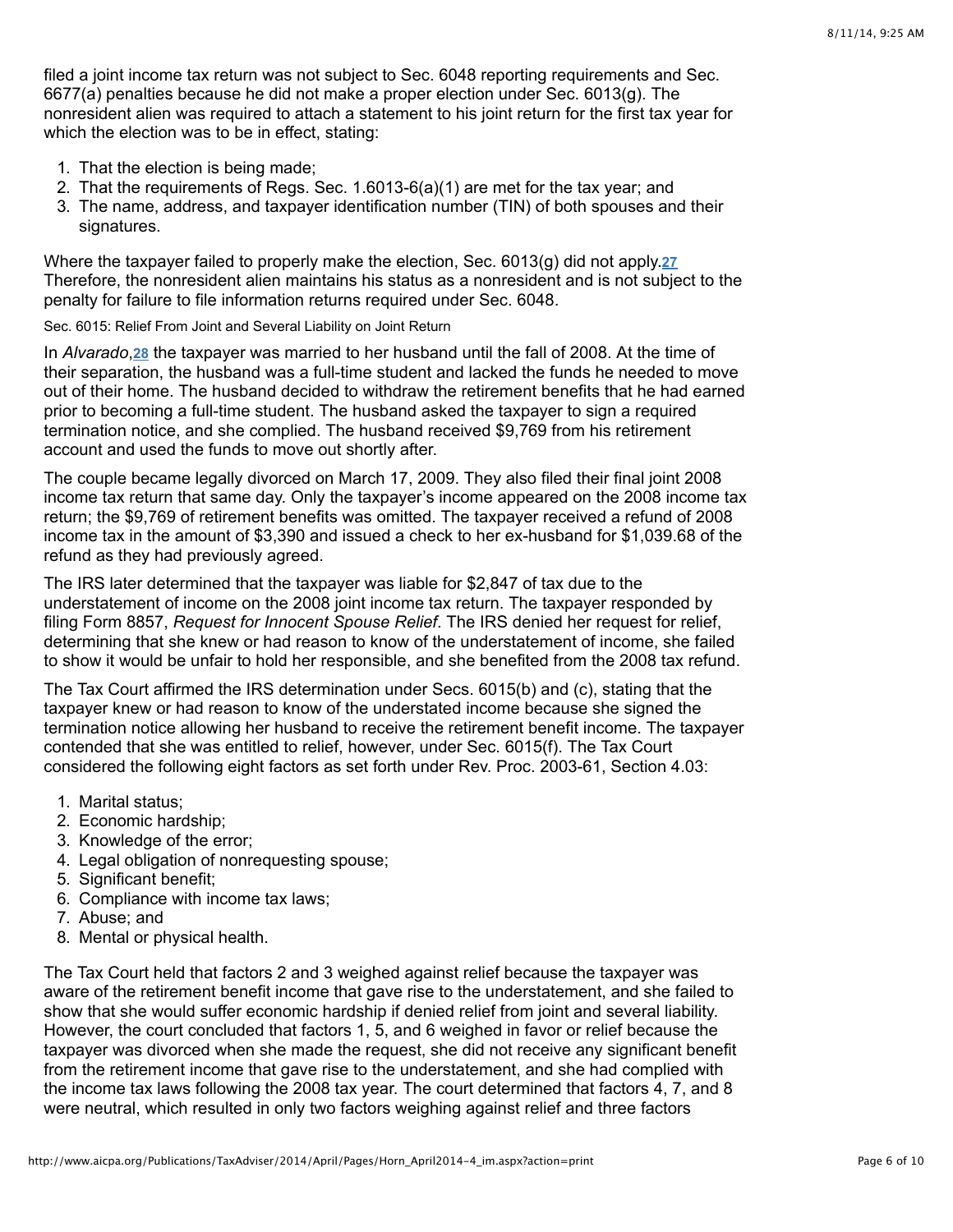weighing in favor of relief. After considering and weighing all factors, the court held that it would be inequitable to hold the taxpayer liable for the 2008 tax liability that was attributable to her husband's retirement benefit income and that she was entitled to relief under Sec. 6015(f).

In Action on Decision 2012-07,29 the IRS announced that it will no longer argue that the Tax Court should limit its review of Sec. 6015(f) cases to an abuse of discretion or that the court should limit its review to the administrative record.

In Chief Counsel Notice CC-2013-011,30 the IRS provided guidance on the litigation process for Sec. 6015 cases. The notice was issued in response to the Tax Court's applying both a *de* novo scope and de novo standard of review to a Sec. 6015 case[,](http://www.aicpa.org/Publications/TaxAdviser/2014/April/Pages/Horn_April2014-4_im.aspx?action=print#fn_31) 31 which led the IRS to announce that it will no longer argue with the Tax Court on this point, but instead provided guidance to taxpayers seeking relief under Sec. 6015.

The IRS published proposed regulations to amend Regs. Sec. 1.6015-5 on requesting relief from joint and several liability under Sec[.](http://www.aicpa.org/Publications/TaxAdviser/2014/April/Pages/Horn_April2014-4_im.aspx?action=print#fn_32) 6015.32 The proposed regulations follow prior guidance from Notice 2011-70 by removing the two-year deadline for electing relief under Sec. 6015(f). The proposed regulations would become effective as of July 25, 2011, when Notice 2011-70 was issued.

On Sept. 16[,](http://www.aicpa.org/Publications/TaxAdviser/2014/April/Pages/Horn_April2014-4_im.aspx?action=print#fn_33) 2013, the IRS released Rev. Proc. 2013-34,33 which revises the rules for spouses requesting relief from income tax liability under Secs. 66(c) and 6015(f) and applies a greater weight to the factor of abuse in determining whether taxpayers qualify for relief. The new revenue procedure also provides clarity on the economic hardship factor by tying it to federal poverty guidelines. The revenue procedure modifies and supersedes Rev. Proc. 2003-61. **[34](http://www.aicpa.org/Publications/TaxAdviser/2014/April/Pages/Horn_April2014-4_im.aspx?action=print#fn_34)**

The new revenue procedure provides threshold requirements for requesting relief and a list of factors to be considered in determining whether relief should be granted. Under the procedure, streamlined determinations of equitable relief under Secs. 66(c) and 6015(f) now apply to understatements of income tax instead of only underpayments. The new revenue procedure also provides clarity on a number of areas that were uncertain under Rev. Proc. 2003-61. The significant changes in Rev. Proc. 2013-34 include the following:

*New time frame adopted:* Relief must be requested no later than the 10-year limitation period for collection under Sec. 6502 if the taxpayer is seeking relief from an outstanding liability or the limitation period for a credit or refund if the taxpayer is seeking a refund of taxes paid (generally the later of three years from when the return was filed or two years from when the tax was paid).

*Presence of abuse:* The IRS will give greater deference to a finding of abuse present in a marriage.

*Economic hardship factor:* Minimum standards based on income, expenses, and assets have been established for determining if the requesting spouse would suffer economic hardship absent relief, and a lack of economic hardship now is neutral rather than weighing against relief.

*Knowledge factor:* Actual knowledge of the understatement item is no longer weighed more heavily than other factors under consideration. In an underpayment case, if it can be established that the requesting spouse believed payment on the understated item would be made within a reasonable time, this will weigh in favor of relief.

*Legal obligation factor:* The revenue procedure clarifies that a requesting spouse's legal obligation to pay outstanding tax liabilities is a factor to consider in addition to whether the nonrequesting spouse has a legal obligation to pay the tax liabilities.

*Significant benefit factor:* Any significant benefit that the requesting spouse would receive if relief were granted will be considered neutral in cases where abuse is involved. This will also be considered as a neutral factor where only the nonrequesting spouse received a benefit or if neither party received a significant benefit.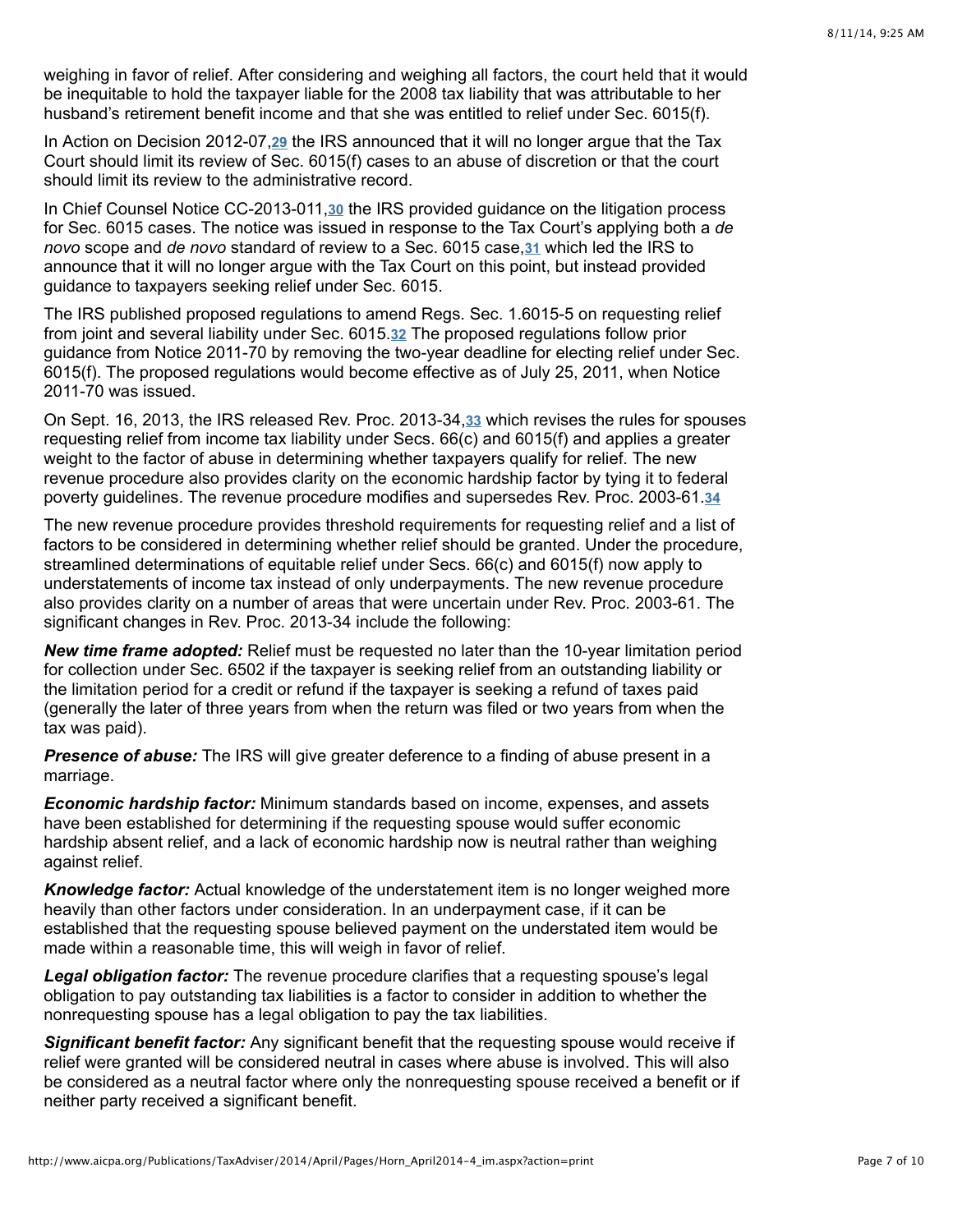*Compliance with tax laws:* A requesting spouse's subsequent compliance with tax laws may now be seen as a favorable factor, whereas previously this was neutral.

Sec. 6654: Failure to Pay Estimated Tax Penalties

In a Tax Court case, the taxpayer did not file a 2006 federal income tax return.<sup>35</sup> In 2007, he filed a frivolous Form 1040, *U.S. Individual Income Tax Return*, with zeroes on each income line. The taxpayer received two 2007 Forms 1099-MISC, *Miscellaneous Income*, totaling \$76,685 of nonemployee compensation. Contrary to the income reported on the Forms 1099- MISC he received, he attached to his 2007 Form 1040 two "corrected" Forms 1099-MISC showing no compensation.

In general, Sec. 6654 requires an annual payment of estimated taxes equal to the lesser of (1) 90% of the tax on the return for the tax year or (2) 100% of the tax shown on the return for the previous year. Since the taxpayer did not file a return for 2006, the prior-year liability rule did not apply.

The Tax Court determined that the taxpayer's 2007 Form 1040 was frivolous and he did have a 2007 tax liability. Therefore, because the taxpayer had not made any estimated tax payments for 2007, the court upheld the IRS's assessment of estimated tax penalties because he failed to make any payments.

In *Schlusser*, the taxpayer was liable for failure to pay estimated tax penalties even though he wasincarcerated for the years he did not file tax returns.**36** The taxpayer received taxable income from a false invoicing scheme and other sources while he was in jail.

Sec. 7703: Marital Status

In response to an inquiry[,](http://www.aicpa.org/Publications/TaxAdviser/2014/April/Pages/Horn_April2014-4_im.aspx?action=print#fn_37) 37 the Office of Chief Counsel advised that an individual's spouse is considered to be a member of the household during temporary absences from the household due to special circumstances. The advice stated that a taxpayer cannot be considered unmarried for purposes of subtitle A of the Code if his or her spouse is only temporarily absent from the household and plans to return in the future. Therefore, a married taxpayer is ineligible for head-of-household status based on a spouse's nonpermanent absence.

### *Footnotes*

- *Phillips*, T.C. Memo. 2013-215. [1](http://www.aicpa.org/Publications/TaxAdviser/2014/April/Pages/Horn_April2014-4_im.aspx?action=print#fnref_1)
- *Humphrey*, T.C. Memo. 2013-198. [2](http://www.aicpa.org/Publications/TaxAdviser/2014/April/Pages/Horn_April2014-4_im.aspx?action=print#fnref_2)
- <sup>[3](http://www.aicpa.org/Publications/TaxAdviser/2014/April/Pages/Horn_April2014-4_im.aspx?action=print#fnref_3)</sup> Regs. Sec. 1.213-1(h).
- *McGraw*, T.C. Memo. 2013-152. [4](http://www.aicpa.org/Publications/TaxAdviser/2014/April/Pages/Horn_April2014-4_im.aspx?action=print#fnref_4)
- *Faylor*, T.C. Memo. 2013-143. [5](http://www.aicpa.org/Publications/TaxAdviser/2014/April/Pages/Horn_April2014-4_im.aspx?action=print#fnref_5)
- *Nemeth*, T.C. Memo. 1982-646. [6](http://www.aicpa.org/Publications/TaxAdviser/2014/April/Pages/Horn_April2014-4_im.aspx?action=print#fnref_6)
- *Levanthal*, T.C. Memo. 2000-92. [7](http://www.aicpa.org/Publications/TaxAdviser/2014/April/Pages/Horn_April2014-4_im.aspx?action=print#fnref_7)
- *Raisig*, T.C. Summ. 2013-55. [8](http://www.aicpa.org/Publications/TaxAdviser/2014/April/Pages/Horn_April2014-4_im.aspx?action=print#fnref_8)
- *Nye*, T.C. Memo. 2013-166. [9](http://www.aicpa.org/Publications/TaxAdviser/2014/April/Pages/Horn_April2014-4_im.aspx?action=print#fnref_9)
- *Niv*, T.C. Memo. 2013-82. [10](http://www.aicpa.org/Publications/TaxAdviser/2014/April/Pages/Horn_April2014-4_im.aspx?action=print#fnref_10)
- *Linzy*, T.C. Memo. 2013-219. [11](http://www.aicpa.org/Publications/TaxAdviser/2014/April/Pages/Horn_April2014-4_im.aspx?action=print#fnref_11)

 $12$  Id.

- [13](http://www.aicpa.org/Publications/TaxAdviser/2014/April/Pages/Horn_April2014-4_im.aspx?action=print#fnref_13) Dunford, T.C. Memo. 2013-189.
- *Phillips*, T.C. Memo. 2013-215. [14](http://www.aicpa.org/Publications/TaxAdviser/2014/April/Pages/Horn_April2014-4_im.aspx?action=print#fnref_14)